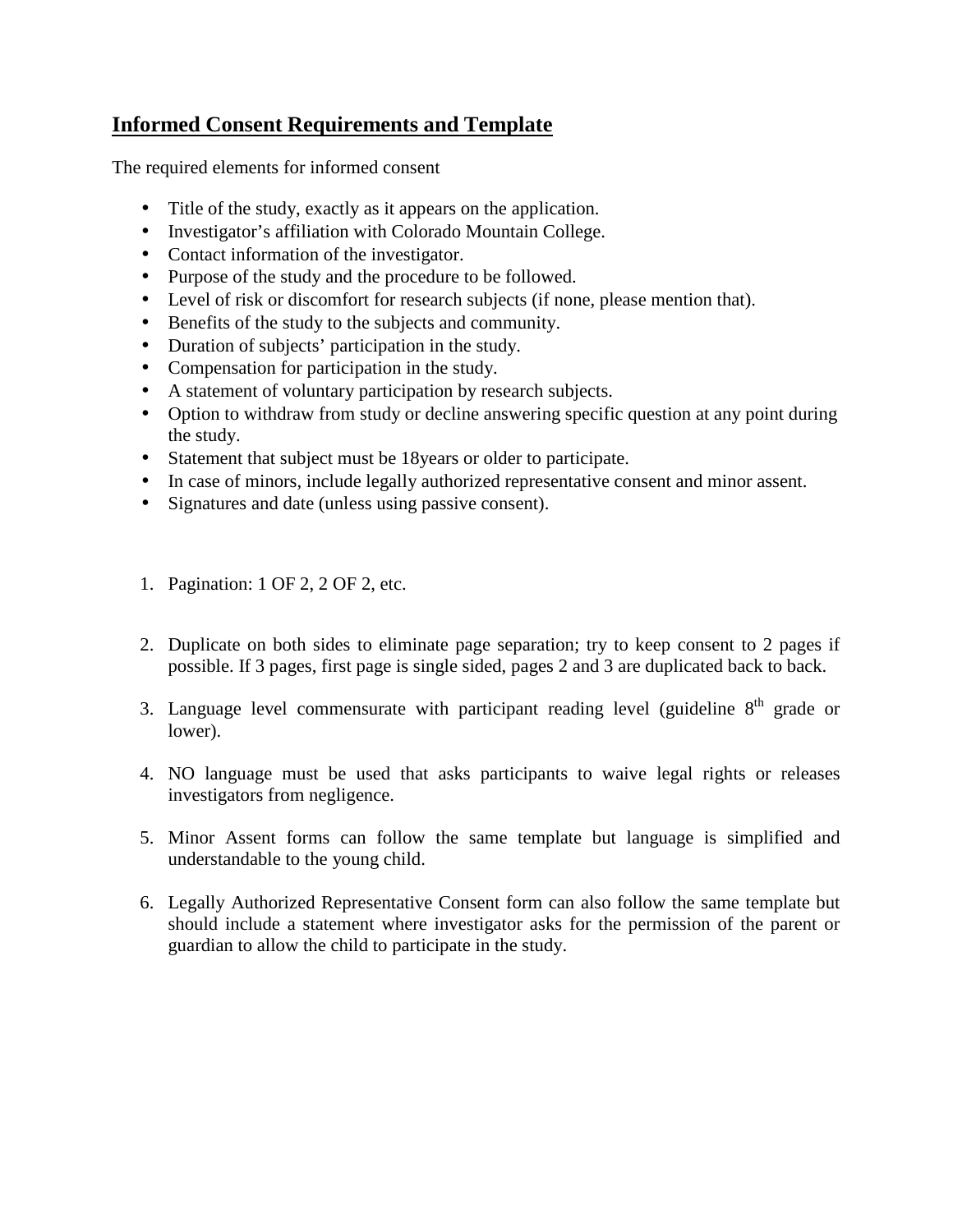

# **Institutional Review Board (IRB) Informed Consent Form (Template)**

# **[TITLE OF THE STUDY]**

## **INTRODUCTION**

You are invited to be in a research study of [*insert general statement about study*]. You were selected as a possible participant because [*explain how participant was identified*]. We ask that you read this form and ask any questions you may have before agreeing to be in the study. **This study is being conducted by: [***Indicate all pertinent information***].**

## **BACKGROUND**

The purpose of this study is [*explain research question and purpose in lay language*]. Procedures: If you agree to be in this study, we would ask you to do the following things. [*Explain the tasks and procedures; participants should be told about assignment to study groups, length of time for participation, frequency of procedures, etc..*]

#### **RISKS/BENEFITS**

This study has no known risks OR The study has [*insert #*] risks. First, [*explain first risk*]. Second, [*explain second risk*]. [*Each risk must be explained, including the likelihood of the risk*.] In the event of injury, [*insert what actions will be taken to prevent/minimize injury or assist participant with seeking appropriate care*].

[*If there are significant physical or psychological risks to participation, the participant should be told under what circumstances the researcher will terminate the study.*]

The benefits of participation are [*explain the benefits, or, if there are none, state that fact here*.]

#### **CONFIDENTIALITY**

The records of this study will be kept private. In any sort of report I/we might publish, I/we will not include any information that will made it possible to identify a participant. Research records will be kept in a locked file; only the researchers will have access to the records. [*If audio or videotapes are made, explain who will have access, if the will be used for educational purposes, and when they will be erased.*]